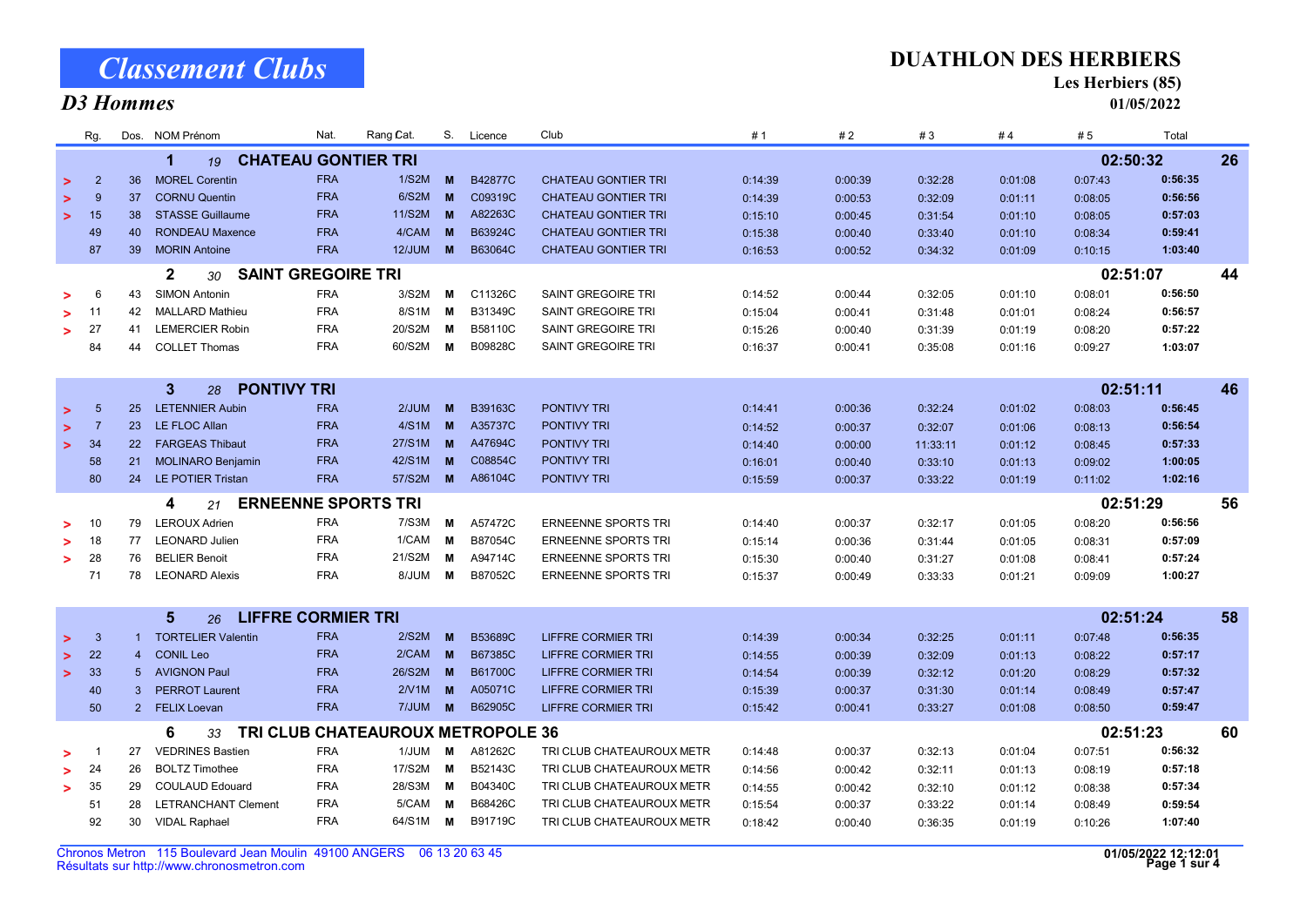#### Résultats sur http://www.chronosmetron.com Chronos Metron 115 Boulevard Jean Moulin 49100 ANGERS 06 13 20 63 45

|        | Rg.                            |                 | Dos. NOM Prénom                     | Nat.       | Rang Cat.                   | S.       | Licence | Club                        | #1      | #2      | #3      | #4       | #5       | Total   |     |
|--------|--------------------------------|-----------------|-------------------------------------|------------|-----------------------------|----------|---------|-----------------------------|---------|---------|---------|----------|----------|---------|-----|
|        |                                |                 | $\overline{7}$<br>23                |            | <b>HELLS RIDERS CYCLING</b> |          |         |                             |         |         |         | 02:53:43 |          | 73      |     |
| $\geq$ | $\overline{4}$                 | 56              | <b>FREMY Olivier</b>                | <b>FRA</b> | 1/V1M                       | M        | A28800C | <b>HELLS RIDERS CYCLING</b> | 0:15:05 | 0:00:37 | 0:31:51 | 0:00:55  | 0:08:15  | 0:56:41 |     |
| ∍      | 16                             | 59              | <b>JEANNESSON Arnold</b>            | <b>FRA</b> | 12/S4M                      | M        | B78267C | <b>HELLS RIDERS CYCLING</b> | 0:14:41 | 0:00:40 | 0:32:14 | 0:01:09  | 0:08:24  | 0:57:05 |     |
| ↘      | 53                             | 60              | <b>SELLIER Simon</b>                | <b>FRA</b> | 38/S2M                      | M        | C11126C | <b>HELLS RIDERS CYCLING</b> | 0:15:44 | 0:00:43 | 0:33:26 | 0:01:17  | 0:08:51  | 0:59:59 |     |
|        | 60                             | 58              | <b>CESBRON Xavier</b>               | <b>FRA</b> | 5/N2M                       | M        | A74599C | <b>HELLS RIDERS CYCLING</b> | 0:16:17 | 0:00:42 | 0:32:59 | 0:01:06  | 0:09:07  | 1:00:09 |     |
|        |                                |                 |                                     |            |                             |          |         |                             |         |         |         |          |          |         |     |
|        |                                |                 | <b>CAEN TRI</b><br>8<br>18          |            |                             |          |         |                             |         |         |         |          | 02:52:06 |         | 74  |
| >      | -13                            | 32              | MALENFANT Hugo                      | <b>FRA</b> | 10/S2M                      | м        | B52450C | <b>CAEN TRI</b>             | 0:14:52 | 0:00:35 | 0:32:07 | 0:01:06  | 0:08:23  | 0:57:02 |     |
| >      | 20                             | 33              | <b>VATEL Gabriel</b>                | <b>FRA</b> | 4/JUM                       | М        | B39606C | <b>CAEN TRI</b>             | 0:15:05 | 0:00:34 | 0:32:03 | 0:01:09  | 0:08:25  | 0:57:15 |     |
| >      | 41                             | 31              | <b>BLIN Victor</b>                  | <b>FRA</b> | 32/S3M                      | M        | A82403C | <b>CAEN TRI</b>             | 0:15:43 | 0:00:41 | 0:31:24 | 0:01:19  | 0:08:46  | 0:57:50 |     |
|        | 54                             | 35              | <b>POMMIER Freddy</b>               | <b>FRA</b> | 39/S4M                      | м        | A84609C | <b>CAEN TRI</b>             | 0:15:44 | 0:00:41 | 0:33:26 | 0:01:12  | 0:08:58  | 1:00:00 |     |
|        | 59                             | 34              | <b>ANNE Bastien</b>                 | <b>FRA</b> | 43/S1M                      | М        | B45919C | <b>CAEN TRI</b>             | 0:15:43 | 0:00:42 | 0:33:35 | 0:01:22  | 0:08:47  | 1:00:08 |     |
|        | 9<br><b>CORMARIS TRI</b><br>20 |                 |                                     |            |                             |          |         |                             |         |         |         |          | 02:52:16 |         | 80  |
| $\geq$ | 8                              | 18              | <b>GOURGUES Simon</b>               | <b>FRA</b> | 5/S1M                       | M        | A59783C | <b>CORMARIS TRI</b>         | 0:14:51 | 0:00:40 | 0:32:13 | 0:01:08  | 0:08:04  | 0:56:55 |     |
| $\geq$ | 29                             | 17              | <b>MARTIN Theo</b>                  | <b>FRA</b> | 22/S1M                      | M        | B78483C | <b>CORMARIS TRI</b>         | 0:14:52 | 0:00:41 | 0:32:12 | 0:01:12  | 0:08:30  | 0:57:25 |     |
| $\geq$ | 43                             | 16              | <b>POTIRON Jules</b>                | <b>FRA</b> | 34/S1M                      | M        | A45318C | <b>CORMARIS TRI</b>         | 0:15:32 | 0:00:44 | 0:31:26 | 0:01:16  | 0:08:59  | 0:57:57 |     |
|        | 88                             | 19              | <b>GROLLEAU Baptiste</b>            | <b>FRA</b> | 62/S1M                      | M        | C06984C | <b>CORMARIS TRI</b>         | 0:15:57 | 0:00:46 | 0:36:37 | 0:01:23  | 0:09:27  | 1:04:09 |     |
|        | 95                             | 20              | <b>LECORPS Titouan</b>              | <b>FRA</b> | 8/CAM                       | M        | B28417C | <b>CORMARIS TRI</b>         | 0:18:20 | 0:00:49 | 0:38:49 | 0:01:28  | 0:10:50  | 1:10:15 |     |
|        |                                |                 | <b>PAYS D AURAY TRI</b><br>10<br>27 |            |                             |          |         |                             |         |         |         |          | 02:52:31 |         | 94  |
| ×.     | 25                             | 62              | <b>PERRON Mathis</b>                | <b>FRA</b> | 18/S1M                      | М        | B77499C | PAYS D AURAY TRI            | 0:14:42 | 0:00:39 | 0:32:21 | 0:01:09  | 0:08:32  | 0:57:20 |     |
| >      | 30                             | 65              | LE GODEC Guillaume                  | <b>FRA</b> | 23/S2M                      | м        | B75913C | PAYS D AURAY TRI            | 0:14:51 | 0:00:39 | 0:32:12 | 0:01:11  | 0:08:35  | 0:57:26 |     |
| $\geq$ | 39                             | 64              | <b>LE GALL Simon</b>                | <b>FRA</b> | 3/CAM                       | М        | A76312C | PAYS D AURAY TRI            | 0:15:15 | 0:00:41 | 0:31:40 | 0:01:04  | 0:09:07  | 0:57:46 |     |
|        | 55                             | 61              | <b>HEMERY Pierre</b>                | <b>FRA</b> | 40/S1M                      | м        | B33006C | PAYS D AURAY TRI            | 0:16:15 | 0:00:39 | 0:33:05 | 0:01:16  | 0:08:48  | 1:00:01 |     |
|        |                                |                 |                                     |            |                             |          |         |                             |         |         |         |          |          |         |     |
|        |                                |                 | 11<br><b>ROUEN TRI</b><br>29        |            |                             |          |         |                             |         |         |         |          | 02:56:17 |         | 123 |
| $\geq$ | - 14                           | 54              | <b>LE MOIGNE Quentin</b>            | <b>FRA</b> | 3/JUM                       | M        | A91205C | <b>ROUEN TRI</b>            | 0:15:23 | 0:00:40 | 0:31:37 | 0:01:12  | 0:08:14  | 0:57:02 |     |
| $\geq$ | -44                            | 52 <sub>2</sub> | <b>SALAUN Enzo</b>                  | <b>FRA</b> | 5/JUM                       | M        | B61326C | <b>ROUEN TRI</b>            | 0:14:55 | 0:00:39 | 0:32:06 | 0:01:17  | 0:10:03  | 0:58:58 |     |
| $\geq$ | 65                             | 51              | <b>BOUDOU Pierre</b>                | <b>FRA</b> | 47/S2M                      | M        | B61331C | <b>ROUEN TRI</b>            | 0:15:57 | 0:00:47 | 0:33:11 | 0:01:18  | 0:09:06  | 1:00:18 |     |
|        | 67                             | 53              | <b>LEBRUN Louis</b>                 | <b>FRA</b> | 49/S1M                      | M        | A80102C | <b>ROUEN TRI</b>            | 0:16:24 | 0:00:37 | 0:32:53 | 0:01:15  | 0:09:14  | 1:00:20 |     |
|        | 70                             | 55 <sub>5</sub> | <b>BOUTILLIER Guillaume</b>         | <b>FRA</b> | 51/S4M                      | <b>M</b> | A33537C | <b>ROUEN TRI</b>            | 0:15:46 | 0:00:37 | 0:33:32 | 0:01:17  | 0:09:15  | 1:00:25 |     |
|        | TC JOUE LES TOURS<br>12<br>31  |                 |                                     |            |                             |          |         |                             |         |         |         |          | 02:55:09 |         | 125 |
| >      | -31                            | 68              | DURECHOU Julien                     | <b>FRA</b> | 24/S4M                      | М        | B27797C | TC JOUE LES TOURS           | 0:15:23 | 0:00:43 | 0:31:29 | 0:01:10  | 0:08:46  | 0:57:30 |     |
| >      | 37                             | 67              | <b>THEOPHILE Florian</b>            | <b>FRA</b> | 30/S4M                      | M        | A28717C | TC JOUE LES TOURS           | 0:15:41 | 0:00:36 | 0:31:29 | 0:01:12  | 0:08:40  | 0:57:36 |     |
| >      | 57                             | 66              | <b>BRIERE Remi</b>                  | <b>FRA</b> | 41/S3M                      | М        | B36995C | TC JOUE LES TOURS           | 0:16:31 | 0:00:39 | 0:32:38 | 0:01:05  | 0:09:13  | 1:00:04 |     |
|        | 66                             | 70              | <b>SEDAT Nans</b>                   | <b>FRA</b> | 48/S2M                      | M        | B83682C | TC JOUE LES TOURS           | 0:15:50 | 0:00:47 | 0:33:26 | 0:01:20  | 0:08:59  | 1:00:20 |     |
|        | 72                             | 69              | <b>GARDEAU Rafael</b>               | <b>FRA</b> | 6/CAM                       | М        | A93061C | TC JOUE LES TOURS           | 0:16:18 | 0:00:44 | 0:32:56 | 0:01:12  | 0:09:21  | 1:00:29 |     |
|        |                                |                 |                                     |            |                             |          |         |                             |         |         |         |          |          |         |     |

### Classement Clubs D3 Hommes

#### DUATHLON DES HERBIERS

Les Herbiers (85)

01/05/2022

Page 2 sur 4 01/05/2022 12:12:02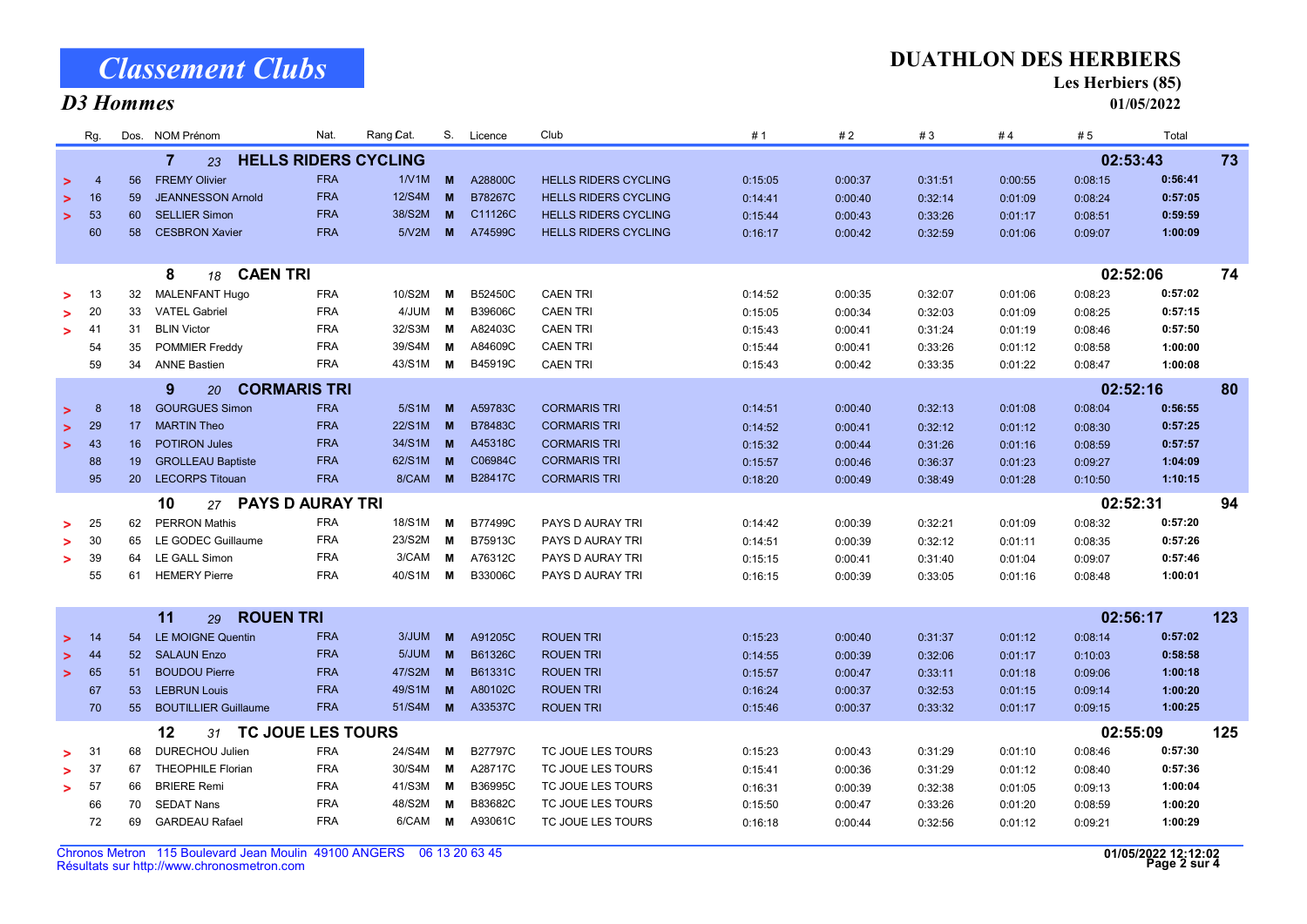|                                                           | Rg. |                | Dos. NOM Prénom                        | Nat.       | Rang Cat.                    |          | S. Licence     | Club                              | #1      | #2      | #3       | #4      | # 5      | Total   |     |
|-----------------------------------------------------------|-----|----------------|----------------------------------------|------------|------------------------------|----------|----------------|-----------------------------------|---------|---------|----------|---------|----------|---------|-----|
| <b>VELO CLUB CANTON LES PIEUX</b><br>13<br>02:56:45<br>34 |     |                |                                        |            |                              |          |                |                                   |         |         |          |         |          |         | 125 |
| $\geq$                                                    | 17  | 89             | <b>BUCHER Maxime</b>                   | <b>FRA</b> | 13/S3M                       | <b>M</b> | C10937C        | <b>VELO CLUB CANTON LES PIEUX</b> | 0:15:29 | 0:00:36 | 0:31:32  | 0:01:00 | 0:08:32  | 0:57:06 |     |
| >                                                         | 47  | 90             | <b>MARTIN Laurent</b>                  | <b>FRA</b> | 3N2M                         | <b>M</b> | B40187C        | <b>VELO CLUB CANTON LES PIEUX</b> | 0:16:09 | 0:00:48 | 0:32:52  | 0:01:01 | 0:08:41  | 0:59:30 |     |
| >                                                         | 61  | 88             | <b>LOZAC H Christophe</b>              | <b>FRA</b> | 6N1M                         | M        | B90075C        | <b>VELO CLUB CANTON LES PIEUX</b> | 0:15:58 | 0:00:40 | 0:33:17  | 0:01:19 | 0:08:57  | 1:00:10 |     |
|                                                           | 73  | 86             | <b>GUY Pierre</b>                      | <b>FRA</b> | 52/S2M                       | M        | B15520C        | <b>VELO CLUB CANTON LES PIEUX</b> | 0:16:21 | 0:00:52 | 0:32:45  | 0:01:25 | 0:09:09  | 1:00:31 |     |
|                                                           | 90  | 87             | <b>BOISGONTIER Guillaume</b>           | <b>FRA</b> | 8/V2M                        | M        | A99563C        | <b>VELO CLUB CANTON LES PIEUX</b> | 0:17:15 | 0:00:57 | 0:36:06  | 0:01:17 | 0:09:46  | 1:05:19 |     |
| <b>LES PIRANHAS</b><br>14<br>25                           |     |                |                                        |            |                              |          |                |                                   |         |         |          |         | 02:55:22 |         | 127 |
| >                                                         | 21  | 71             | <b>DESFORGES Guillaume</b>             | <b>FRA</b> | 15/S4M                       | M        | A33758C        | <b>LES PIRANHAS</b>               | 0:15:25 | 0:00:36 | 0:31:35  | 0:01:10 | 0:08:32  | 0:57:16 |     |
| >                                                         | 32  | 74             | <b>GAUCHET Martin</b>                  | <b>FRA</b> | 25/S4M                       | м        | A33644C        | <b>LES PIRANHAS</b>               | 0:15:25 | 0:00:44 | 0:31:26  | 0:01:08 | 0:08:51  | 0:57:31 |     |
| >                                                         | 74  | 72             | <b>GAULT Sacha</b>                     | <b>FRA</b> | 53/S2M                       | м        | A33665C        | <b>LES PIRANHAS</b>               | 0:15:50 | 0:00:37 | 0:33:29  | 0:01:18 | 0:09:24  | 1:00:36 |     |
|                                                           | 77  | 73             | <b>FALCK Sacha</b>                     | <b>FRA</b> | 7/CAM                        | м        | A49512C        | <b>LES PIRANHAS</b>               | 0:00:00 | 0:00:00 | 0:00:00  | 0:00:00 | 11:46:26 | 1:00:52 |     |
|                                                           | 79  | 75             | <b>LEMAISTRE Aurelien</b>              | <b>FRA</b> | 56/S4M                       | M        | A33681C        | <b>LES PIRANHAS</b>               | 0:15:58 | 0:00:35 | 0:33:32  | 0:01:22 | 0:10:23  | 1:01:49 |     |
|                                                           |     |                | 15<br><b>LA ROCHE VENDEE TRI</b><br>24 |            |                              |          |                |                                   |         |         | 02:57:09 |         | 135      |         |     |
| $\geq$                                                    | 23  | 104            | <b>LEROY Antoine</b>                   | <b>FRA</b> | 16/S2M                       | <b>M</b> | <b>B28147C</b> | LA ROCHE VENDEE TRI               | 0:15:29 | 0:00:37 | 0:31:34  | 0:01:07 | 0:08:33  | 0:57:18 |     |
| $\geq$                                                    | 48  | 101            | <b>LE MAUFF Victor</b>                 | <b>FRA</b> | 6/JUM                        | <b>M</b> | B56637C        | LA ROCHE VENDEE TRI               | 0:15:28 | 0:00:39 | 0:33:51  | 0:01:10 | 0:08:30  | 0:59:37 |     |
| >                                                         | 64  | 103            | <b>AUGEREAU James</b>                  | <b>FRA</b> | 46/S2M                       | M        | A30874C        | LA ROCHE VENDEE TRI               | 0:15:56 | 0:00:37 | 0:33:25  | 0:01:12 | 0:09:07  | 1:00:15 |     |
|                                                           | 68  | 105            | <b>TERLAT Jerome</b>                   | <b>FRA</b> | 7/V1M                        | <b>M</b> | A89855C        | LA ROCHE VENDEE TRI               | 0:16:18 | 0:00:39 | 0:33:03  | 0:01:20 | 0:09:04  | 1:00:22 |     |
|                                                           | 85  | 102            | <b>TAIORE GRIMAUD Sebastien</b>        | <b>FRA</b> | 61/S4M                       | M        | B03017C        | LA ROCHE VENDEE TRI               | 0:16:45 | 0:00:46 | 0:34:53  | 0:01:22 | 0:09:37  | 1:03:21 |     |
|                                                           |     |                | <b>EVREUX AC TRI</b><br>16<br>22       |            |                              |          |                |                                   |         |         |          |         | 02:56:11 |         | 140 |
| >                                                         | 26  | 13             | <b>PILON Florian</b>                   | <b>FRA</b> | 19/S2M                       | M        | A33149C        | <b>EVREUX AC TRI</b>              | 0:15:06 | 0:00:41 | 0:31:54  | 0:01:11 | 0:08:31  | 0:57:21 |     |
| >                                                         | 36  | 15             | PAULARD Tom                            | <b>FRA</b> | 29/S1M                       | M        | A48136C        | <b>EVREUX AC TRI</b>              | 0:15:42 | 0:00:43 | 0:31:11  | 0:01:13 | 0:08:48  | 0:57:35 |     |
| >                                                         | 78  | 11             | <b>RENARD Matheo</b>                   | <b>FRA</b> | 9/JUM                        | M        | A50788C        | <b>EVREUX AC TRI</b>              | 0:16:33 | 0:00:43 | 0:32:46  | 0:01:19 | 0:09:56  | 1:01:16 |     |
|                                                           | 86  | 14             | LE GOFF Theo                           | <b>FRA</b> | 11/JUM                       | м        | B18779C        | <b>EVREUX AC TRI</b>              | 0:16:52 | 0:00:45 | 0:34:49  | 0:01:33 | 0:09:40  | 1:03:38 |     |
|                                                           | 93  | 12             | <b>LIERVILLE Valentin</b>              | FRA        | 65/S1M                       | M        | C01441C        | <b>EVREUX AC TRI</b>              | 0:18:12 | 0:00:56 | 0:36:54  | 0:01:42 | 0:11:52  | 1:09:35 |     |
|                                                           |     |                | 17<br>32                               |            | TRI ATLANTIQUE CARQUEFOU     |          |                |                                   |         |         |          |         | 03:00:36 |         | 148 |
| >                                                         | 19  | 93             | <b>LALOUF Antoine</b>                  | <b>FRA</b> | 14/S1M                       | <b>M</b> | B59633C        | TRI ATLANTIQUE CARQUEFOU          | 0:14:42 | 0:00:37 | 0:32:28  | 0:01:15 | 0:08:11  | 0:57:11 |     |
| >                                                         | 38  | 94             | JEGOU Kaelig                           | <b>FRA</b> | 31/S1M                       | <b>M</b> | B85209C        | TRI ATLANTIQUE CARQUEFOU          | 0:15:12 | 0:00:46 | 0:31:49  | 0:01:18 | 0:08:39  | 0:57:42 |     |
| >                                                         | 91  | 92             | <b>CARCOUET Jules</b>                  | <b>FRA</b> | 13/JUM                       | M        | B59879C        | TRI ATLANTIQUE CARQUEFOU          | 0:17:22 | 0:00:47 | 0:36:07  | 0:01:18 | 0:10:12  | 1:05:43 |     |
|                                                           | 94  | 91             | <b>PETIT Felix</b>                     | <b>FRA</b> | 66/S2M                       | M        | A21124C        | TRI ATLANTIQUE CARQUEFOU          | 0:18:04 | 0:00:46 | 0:39:12  | 0:01:24 | 0:10:18  | 1:09:42 |     |
|                                                           |     |                |                                        |            |                              |          |                |                                   |         |         |          |         |          |         |     |
|                                                           |     |                | 18<br>80                               |            | <b>ASPTT 36 SPORT NATURE</b> |          |                |                                   |         |         |          |         | 02:57:53 |         | 150 |
| >                                                         | 42  | $\overline{7}$ | VAZ Hugo                               | <b>FRA</b> | 33/S1M                       | M        | C11065C        | ASPTT 36 SPORT NATURE             | 0:15:13 | 0:00:44 | 0:31:54  | 0:01:14 | 0:08:51  | 0:57:54 |     |
| >                                                         | 52  | 9              | <b>SAVOYEN Romain</b>                  | <b>FRA</b> | 37/S4M                       | м        | A51486C        | ASPTT 36 SPORT NATURE             | 0:15:36 | 0:00:44 | 0:33:40  | 0:01:21 | 0:08:39  | 0:59:57 |     |
| >                                                         | 56  | 10             | <b>GILANT Gregory</b>                  | <b>FRA</b> | 4N1M                         | М        | A28790C        | ASPTT 36 SPORT NATURE             | 0:15:36 | 0:00:41 | 0:33:47  | 0:01:20 | 0:08:40  | 1:00:03 |     |
|                                                           |     |                |                                        |            |                              |          |                |                                   |         |         |          |         |          |         |     |

## Classement Clubs

#### D3 Hommes

#### DUATHLON DES HERBIERS

Les Herbiers (85)

01/05/2022

Page 3 sur 4 01/05/2022 12:12:02